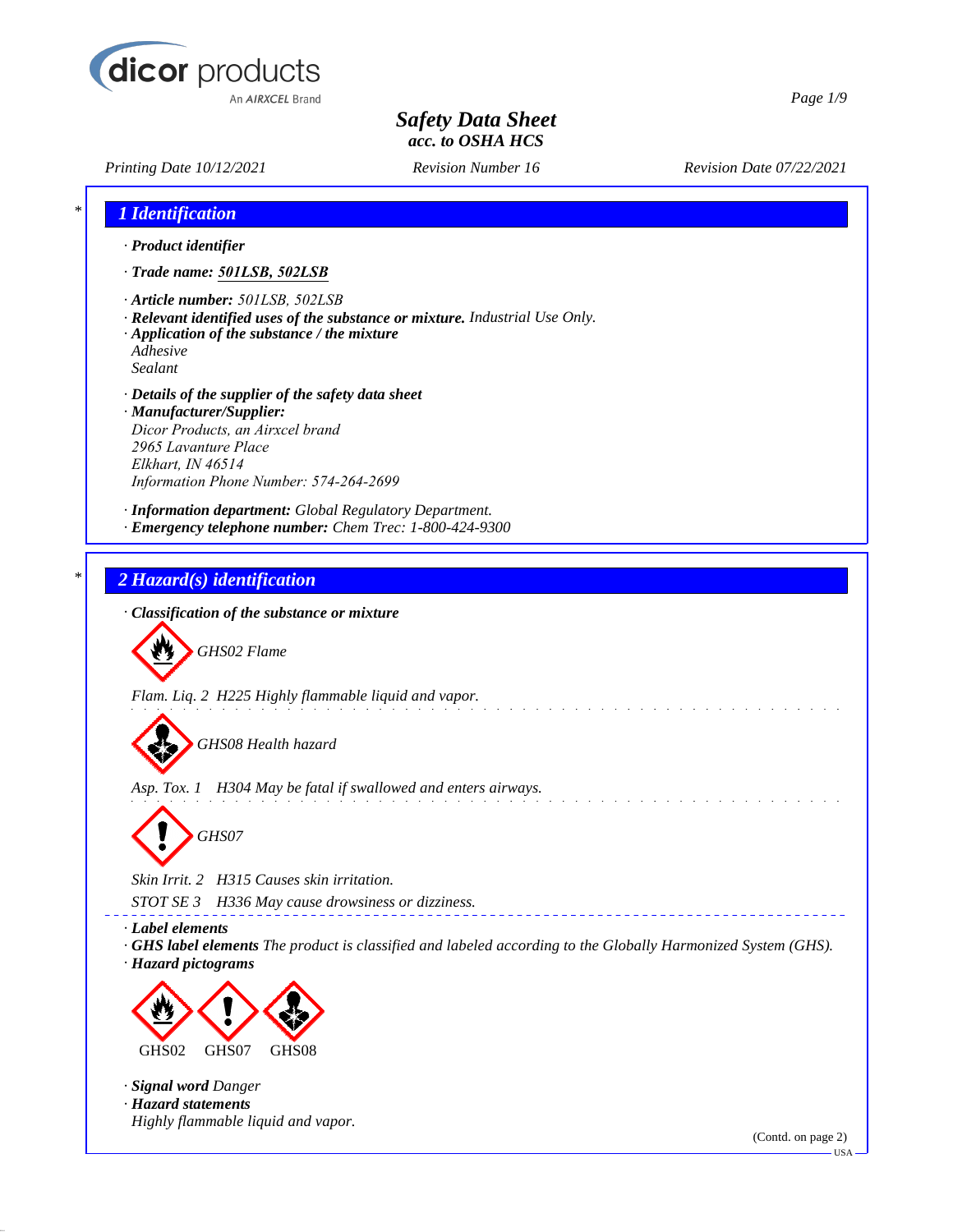*Printing Date 10/12/2021 Revision Number 16 Revision Date 07/22/2021*

# *Trade name: 501LSB, 502LSB*

|                                                                                                     | (Contd. of page 1) |
|-----------------------------------------------------------------------------------------------------|--------------------|
| Causes skin irritation.                                                                             |                    |
| May cause drowsiness or dizziness.                                                                  |                    |
| May be fatal if swallowed and enters airways.                                                       |                    |
| · Precautionary statements                                                                          |                    |
| Keep away from heat/sparks/open flames/hot surfaces. - No smoking.                                  |                    |
| Ground/bond container and receiving equipment.                                                      |                    |
| Use explosion-proof electrical/ventilating/lighting/equipment.                                      |                    |
| Use only non-sparking tools.                                                                        |                    |
| Take precautionary measures against static discharge.                                               |                    |
| Avoid breathing dust/fume/gas/mist/vapors/spray                                                     |                    |
| Wash thoroughly after handling.                                                                     |                    |
| Use only outdoors or in a well-ventilated area.                                                     |                    |
| Wear protective gloves/protective clothing/eye protection/face protection.                          |                    |
| If swallowed: Immediately call a poison center/doctor.                                              |                    |
| Specific treatment (see on this label).                                                             |                    |
| Do NOT induce vomiting.                                                                             |                    |
| If on skin (or hair): Take off immediately all contaminated clothing. Rinse skin with water/shower. |                    |
| IF INHALED: Remove person to fresh air and keep comfortable for breathing.                          |                    |
| Call a poison center/doctor if you feel unwell.                                                     |                    |
| Take off contaminated clothing and wash it before reuse.                                            |                    |
| If skin irritation occurs: Get medical advice/attention.                                            |                    |
| In case of fire: Use for extinction: CO2, powder or water spray.                                    |                    |
| Store in a well-ventilated place. Keep container tightly closed.                                    |                    |
| Store in a well-ventilated place. Keep cool.                                                        |                    |
| Store locked up.                                                                                    |                    |
| Dispose of contents/container in accordance with local/regional/national/international regulations. |                    |
| · Classification system:                                                                            |                    |
| $\cdot$ NFPA ratings (scale 0 - 4)                                                                  |                    |
| $Health = 1$<br>$Fire = 3$                                                                          |                    |
| $Reactivity = 0$                                                                                    |                    |
| $\cdot$ HMIS-ratings (scale 0 - 4)                                                                  |                    |
| <b>HEALTH</b><br>$Health = 1$                                                                       |                    |
| $3$ Fire = 3<br><b>FIRE</b>                                                                         |                    |
| <b>PHYSICAL HAZARD</b> $\boxed{0}$ <i>Physical Hazard</i> = 0                                       |                    |
|                                                                                                     |                    |
| Other hazards                                                                                       |                    |
| · Results of PBT and vPvB assessment                                                                |                    |
| · PBT: Not applicable.                                                                              |                    |
| $\cdot$ vPvB: Not applicable.                                                                       |                    |
|                                                                                                     |                    |
| *<br><b>3 Composition/information on ingredients</b>                                                |                    |
|                                                                                                     |                    |
| · Chemical characterization: Mixtures                                                               |                    |
| · Description: Mixture                                                                              |                    |
| · Hazardous components:                                                                             |                    |
| $64742-49-0$ Naphtha (petroleum), hydrotreated light, low boil                                      | 25-50%             |
| $13463 - 67 - 7$ titanium dioxide                                                                   | $2.5 - 10\%$       |
|                                                                                                     | $USA -$            |

(Contd. on page 3)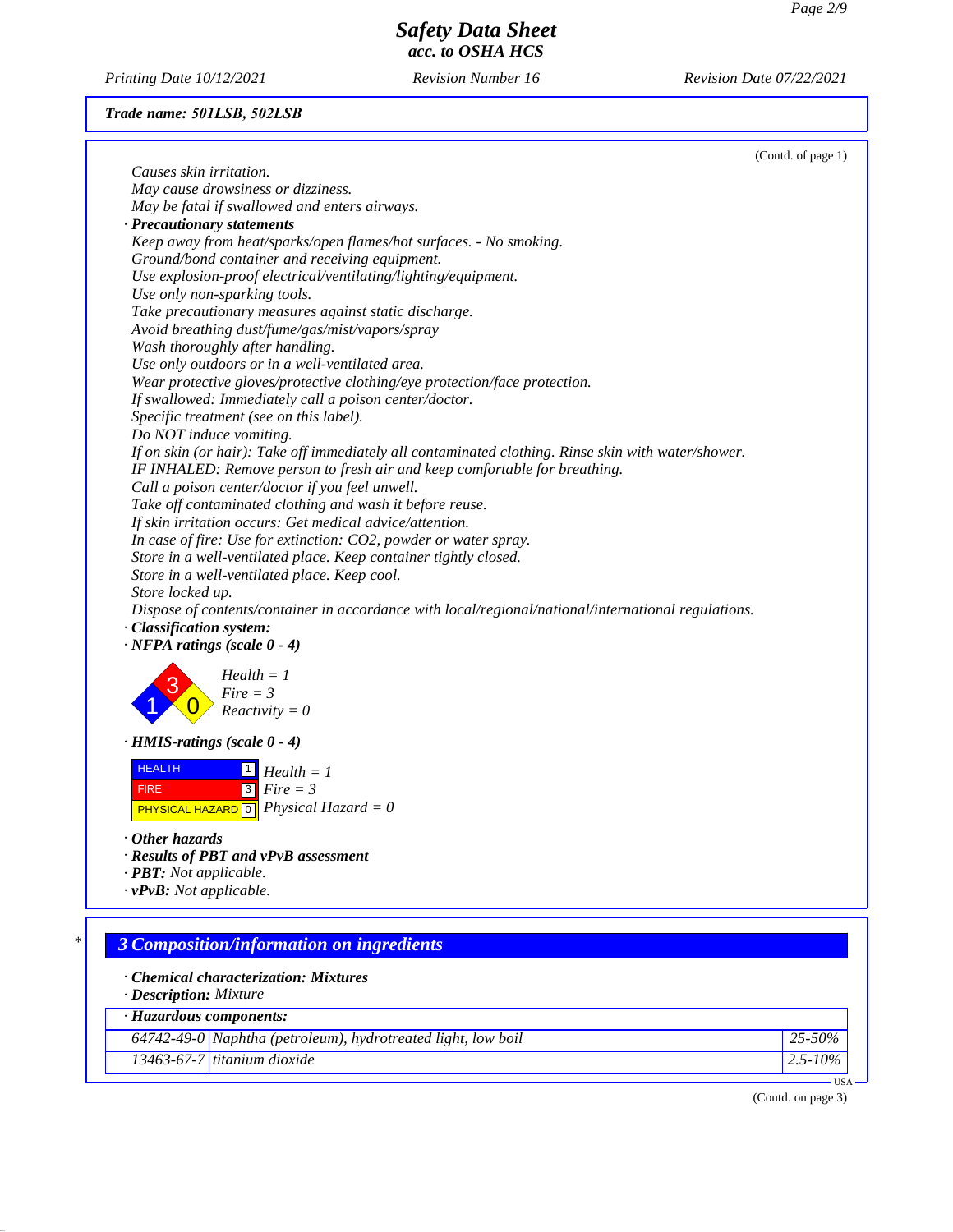*Printing Date 10/12/2021 Revision Number 16 Revision Date 07/22/2021*

#### *Trade name: 501LSB, 502LSB*

(Contd. of page 2)

## *\* 4 First-aid measures*

### *· Description of first aid measures*

#### *· After inhalation:*

*Supply fresh air or oxygen; call for doctor.*

*In case of unconsciousness place patient stably in side position for transportation.*

#### *· After skin contact:*

*Immediately wash with water and soap and rinse thoroughly.*

*If skin becomes irritated seek medical attention.*

*· After eye contact:*

*Rinse opened eye for 20 minutes under running water. If eye becomes irritated, obtain medical treatment.*

- *· After swallowing: Do not induce vomiting; immediately call for medical help.*
- *· Information for doctor:*
- *· Most important symptoms and effects, both acute and delayed No further relevant information available.*
- *· Indication of any immediate medical attention and special treatment needed No further relevant information available.*

### *\* 5 Fire-fighting measures*

- *· Extinguishing media*
- *· Suitable extinguishing agents:*
- *CO2, extinguishing powder or water spray. Fight larger fires with water spray or alcohol resistant foam. Use fire fighting measures that suit the environment.*
- *· Advice for firefighters*

*Firefighters use standard protective equipment including flame retardant coat, helmet with face shield, gloves, rubber boots, and in enclosed spaces, SCBA.*

*· Protective equipment: Protective clothing and respiratory protective device.*

## *\* 6 Accidental release measures*

- *· Personal precautions, protective equipment and emergency procedures Wear protective equipment. Keep unprotected persons away. Ensure adequate ventilation*
- *· Environmental precautions: Do not allow to enter sewers/ surface or ground water.*
- *· Methods and material for containment and cleaning up: Absorb with liquid-binding material (sand, diatomite, acid binders, universal binders, sawdust). Ensure adequate ventilation.*
- *· Reference to other sections*
- *See Section 7 for information on safe handling.*
- *See Section 8 for information on personal protection equipment.*
- *See Section 13 for disposal information.*

# *\* 7 Handling and storage*

#### *· Handling:*

- *· Precautions for safe handling*
- *Avoid contact with skin and eyes.*
- *Open and handle receptacle with care.*
- *Ensure good ventilation/exhaustion at the workplace.*
- *Prevent formation of aerosols.*

(Contd. on page 4)

USA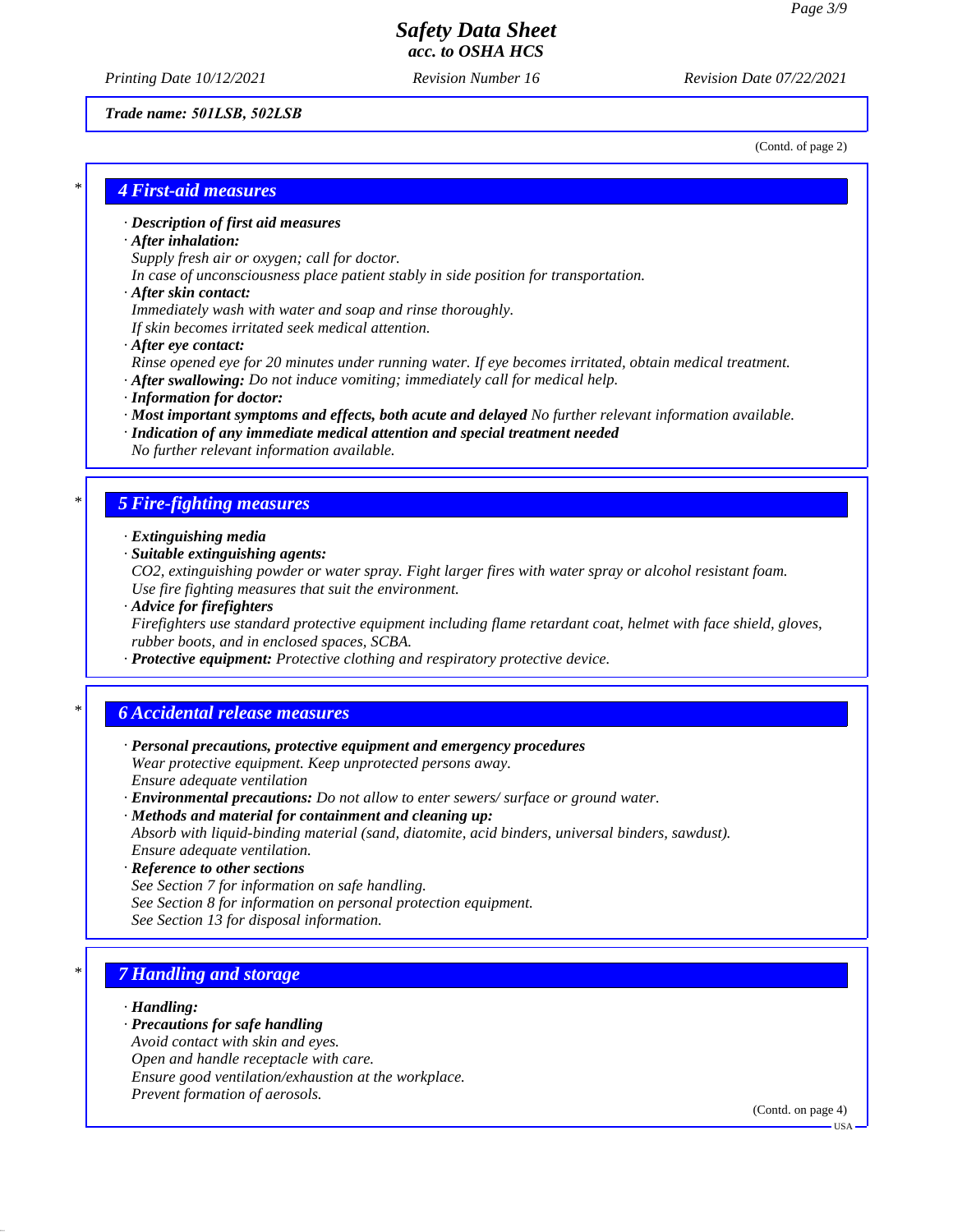*Printing Date 10/12/2021 Revision Number 16 Revision Date 07/22/2021*

#### *Trade name: 501LSB, 502LSB*

(Contd. of page 3)

- *· Information about protection against explosions and fires: Keep ignition sources away - Do not smoke. Keep container closed when not in use.*
- *· Conditions for safe storage, including any incompatibilities*
- *· Storage:*
- *· Requirements to be met by storerooms and receptacles: Store in a cool location away from direct heat.*
- *· Information about storage in one common storage facility: Store away from oxidizing agents.*
- *· Further information about storage conditions: Keep receptacle tightly sealed.*
- *· Specific end use(s) No further relevant information available.*

### *\* 8 Exposure controls/personal protection*

*· Additional information about design of technical systems: No further data; see item 7.*

*· Control parameters*

#### *· Components with limit values that require monitoring at the workplace:*

*The following constituent is the only constituent of the product which has a PEL, TLV or other recommended exposure limit.*

*At this time, the remaining constituent has no known exposure limits.*

## *13463-67-7 titanium dioxide*

*PEL Long-term value: 15\* mg/m³*

*\*total dust*

*REL See Pocket Guide App. A*

*TLV Long-term value: 10 mg/m³*

*· Additional information: The lists that were valid during the creation were used as basis.*

#### *· Exposure controls*

#### *· Personal protective equipment (see listings below)*

*· General protective and hygienic measures:*

*Keep away from foodstuffs, beverages and feed.*

*Wash hands before breaks and at the end of work.*

*· Breathing equipment:*

*Use approved respiratory protection equipment when airborne exposure is excessive. Consult the respirator manufacturer to determine the appropriate type of equipment for a given application. Observe respirator use limitations specified by the manufacturer.*

*· Protection of hands:*



*Protective gloves*

*The glove material has to be impermeable and resistant to the product/ the substance/ the preparation.*

*· Material of gloves*

*Nitrile rubber, NBR*

*Neoprene gloves*

*The selection of the suitable gloves does not only depend on the material, but also on further marks of quality and varies from manufacturer to manufacturer.*

*· Penetration time of glove material*

*The exact break through time has to be found out by the manufacturer of the protective gloves and has to be observed.*

(Contd. on page 5)

**HSA**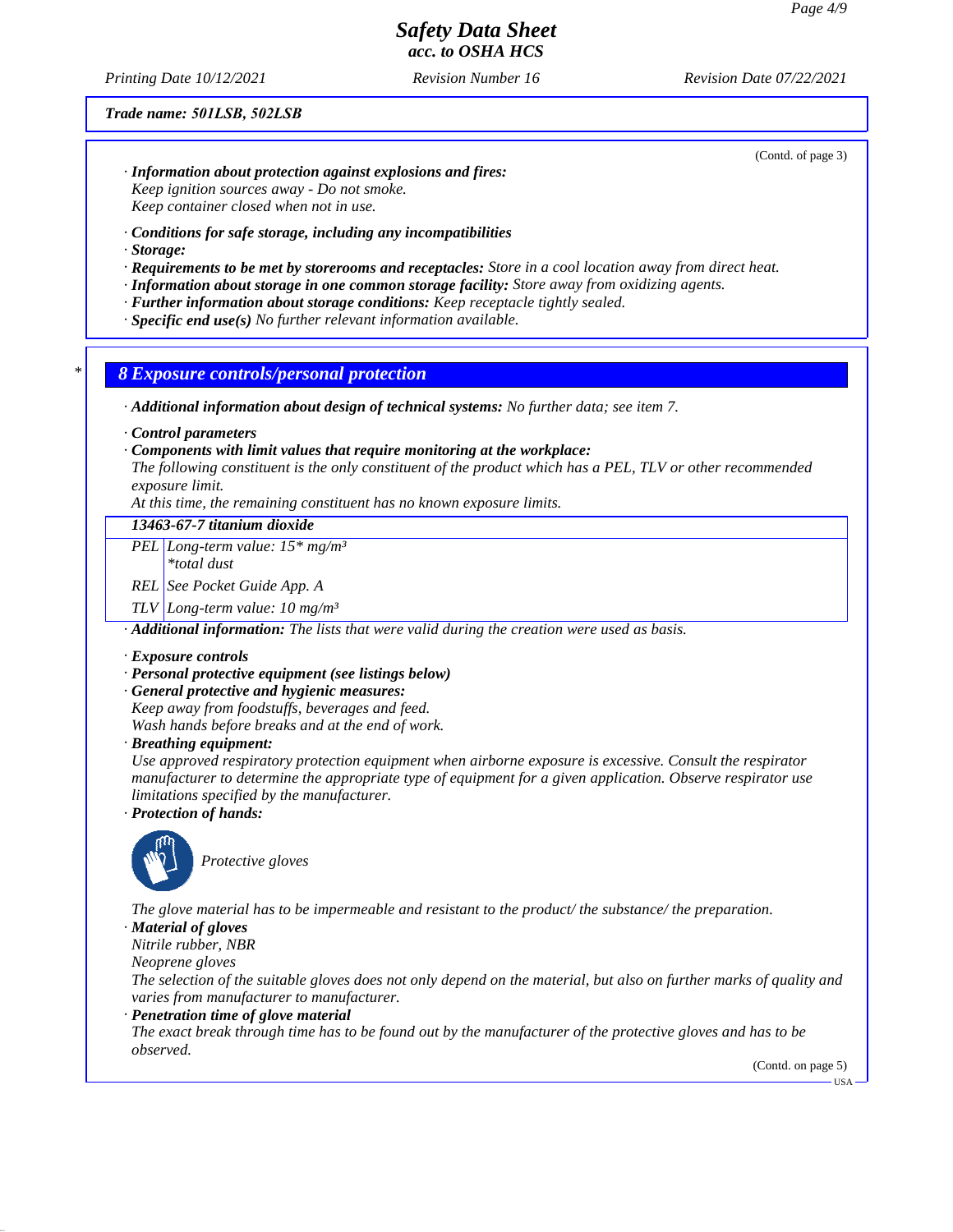*Printing Date 10/12/2021 Revision Number 16 Revision Date 07/22/2021*

## *Trade name: 501LSB, 502LSB*

*· Eye protection:*

*Safety glasses with side shields.*



*Tightly sealed goggles*

*· Body protection: Protective work clothing*

| · Information on basic physical and chemical properties    |                                                                                               |
|------------------------------------------------------------|-----------------------------------------------------------------------------------------------|
| · General Information                                      |                                                                                               |
| $\cdot$ Appearance:                                        |                                                                                               |
| Form:                                                      | Paste                                                                                         |
| Color:                                                     | <b>Black</b>                                                                                  |
| $\cdot$ Odor:                                              | Characteristic                                                                                |
| · Odor threshold:                                          | Not Available.                                                                                |
| $\cdot$ pH-value:                                          | Not applicable.                                                                               |
| · Change in condition                                      |                                                                                               |
| <b>Melting point:</b>                                      | Undetermined.                                                                                 |
| <b>Boiling point:</b>                                      | 190 °C (374 °F)                                                                               |
| · Flash point:                                             | $14-18$ °C (57.2-64.4 °F)                                                                     |
| · Flammability (solid, gaseous):                           | Not Applicable.                                                                               |
| · Ignition temperature:                                    | Not Available                                                                                 |
| · Decomposition temperature:                               | Not Available.                                                                                |
| · Auto igniting:                                           | Product is not selfigniting.                                                                  |
| · Danger of explosion:                                     | Product is not explosive. However, formation of explosive air/vapor<br>mixtures are possible. |
| · Flammable limits:                                        |                                                                                               |
| Lower:                                                     | Not Available                                                                                 |
| <b>Upper:</b>                                              | Not Available                                                                                 |
| · Vapor pressure:                                          | Not Available                                                                                 |
| $\cdot$ Specific gravity at 20 °C (68 °F):                 | $1.18$ g/cm <sup>3</sup> (9.8471 lbs/gal)                                                     |
| · Relative density                                         | Not Available.                                                                                |
| · Vapor density                                            | Not Available.                                                                                |
| $\cdot$ Evaporation rate                                   | Not Available.                                                                                |
| · Solubility in / Miscibility with                         |                                                                                               |
| Water:                                                     | Not Available.                                                                                |
| · Partition coefficient (n-octanol/water): Not determined. |                                                                                               |
| · Viscosity:                                               |                                                                                               |
| Dynamic:                                                   | Not Available                                                                                 |
| Kinematic:                                                 | Not Available                                                                                 |
| · Solvent content:                                         |                                                                                               |
| Organic solvents:                                          | Not available                                                                                 |

(Contd. of page 4)

USA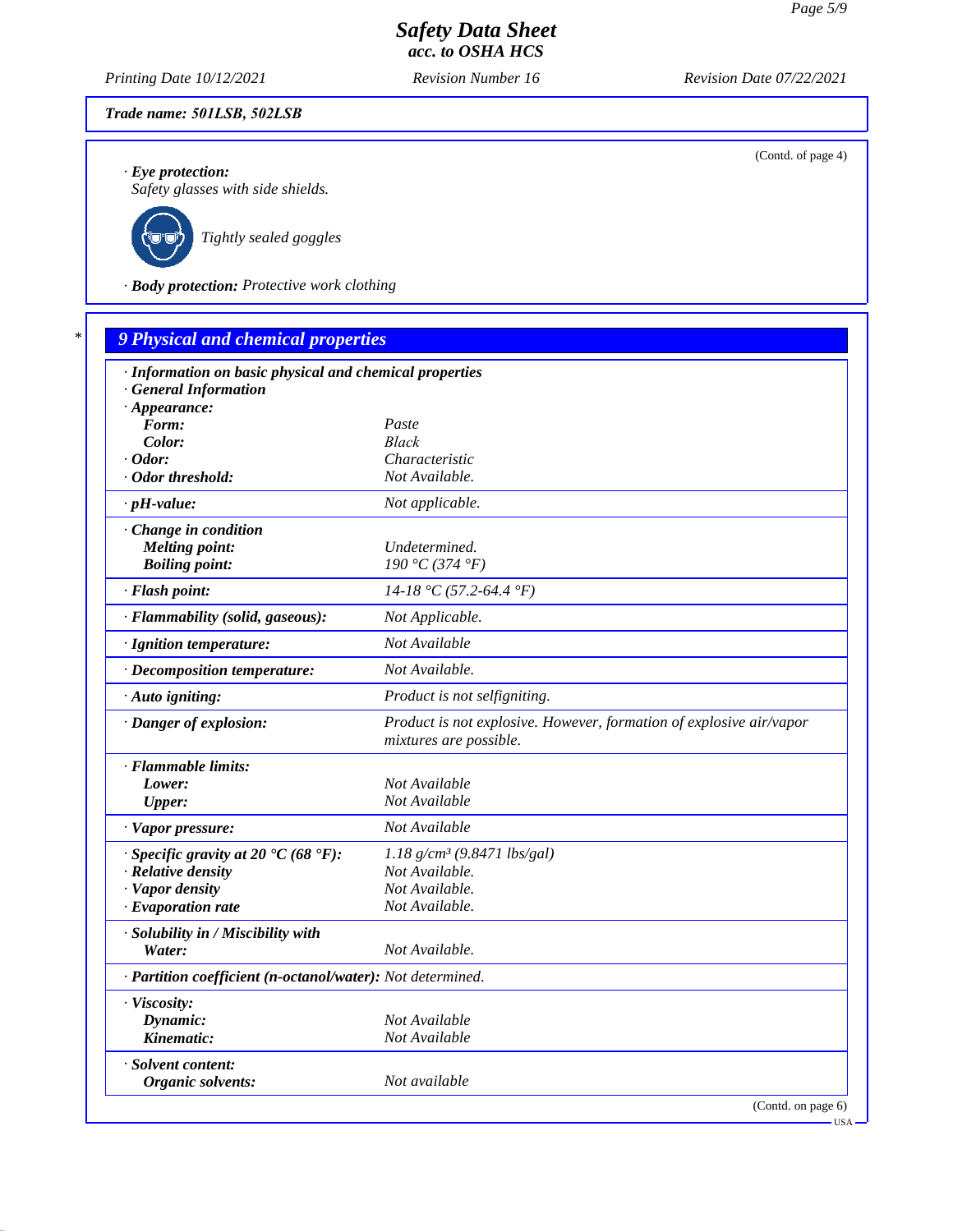(Contd. of page 5)

# *Safety Data Sheet acc. to OSHA HCS*

*Printing Date 10/12/2021 Revision Number 16 Revision Date 07/22/2021*

*Trade name: 501LSB, 502LSB*

*Solids content: 66.9 %*

*· Other information VOC - 389 GRAMS/L Lbs/Gal - 9.8*

# *\* 10 Stability and reactivity*

- *· Reactivity Not reactive as supplied*
- *· Chemical stability Stable under recommended storage conditions.*
- *· Thermal decomposition / conditions to be avoided: No decomposition if used according to specifications.*
- *· Possibility of hazardous reactions No further information is available.*
- *· Conditions to avoid Heat, flames, sparks.*
- *· Incompatible materials: Reacts with oxidizing agents.*
- *· Hazardous decomposition products:*
- *Carbon monoxide and carbon dioxide Hydrocarbons*

# *\* 11 Toxicological information*

- *· Information on toxicological effects*
- *· Acute toxicity:*
- *· Primary irritant effect:*
- *· on the skin: Skin irritant.*
- *· on the eye:*
- *May irritate the eye.*
- *Vapors may be irritating to the eyes.*
- *· Sensitization: No sensitizing effects known.*
- *· Additional toxicological information:*

*The product shows the following dangers according to internally approved calculation methods for preparations: Irritant*

*· Carcinogenic categories*

## *· IARC (International Agency for Research on Cancer)*

*13463-67-7 titanium dioxide 2B*

*· NTP (National Toxicology Program)*

*None of the ingredients is listed.*

### *· OSHA-Ca (Occupational Safety & Health Administration)*

*None of the ingredients is listed.*

# *\* 12 Ecological information*

- *· Toxicity*
- *· Aquatic toxicity: No further relevant information available.*
- *· Persistence and degradability No further relevant information available.*
- *· Behavior in environmental systems:*
- *· Bioaccumulative potential No further relevant information available.*
- *· Mobility in soil No further relevant information available.*
- *· Additional ecological information:*
- *· General notes: At present there are no ecotoxicological assessments.*

(Contd. on page 7)

USA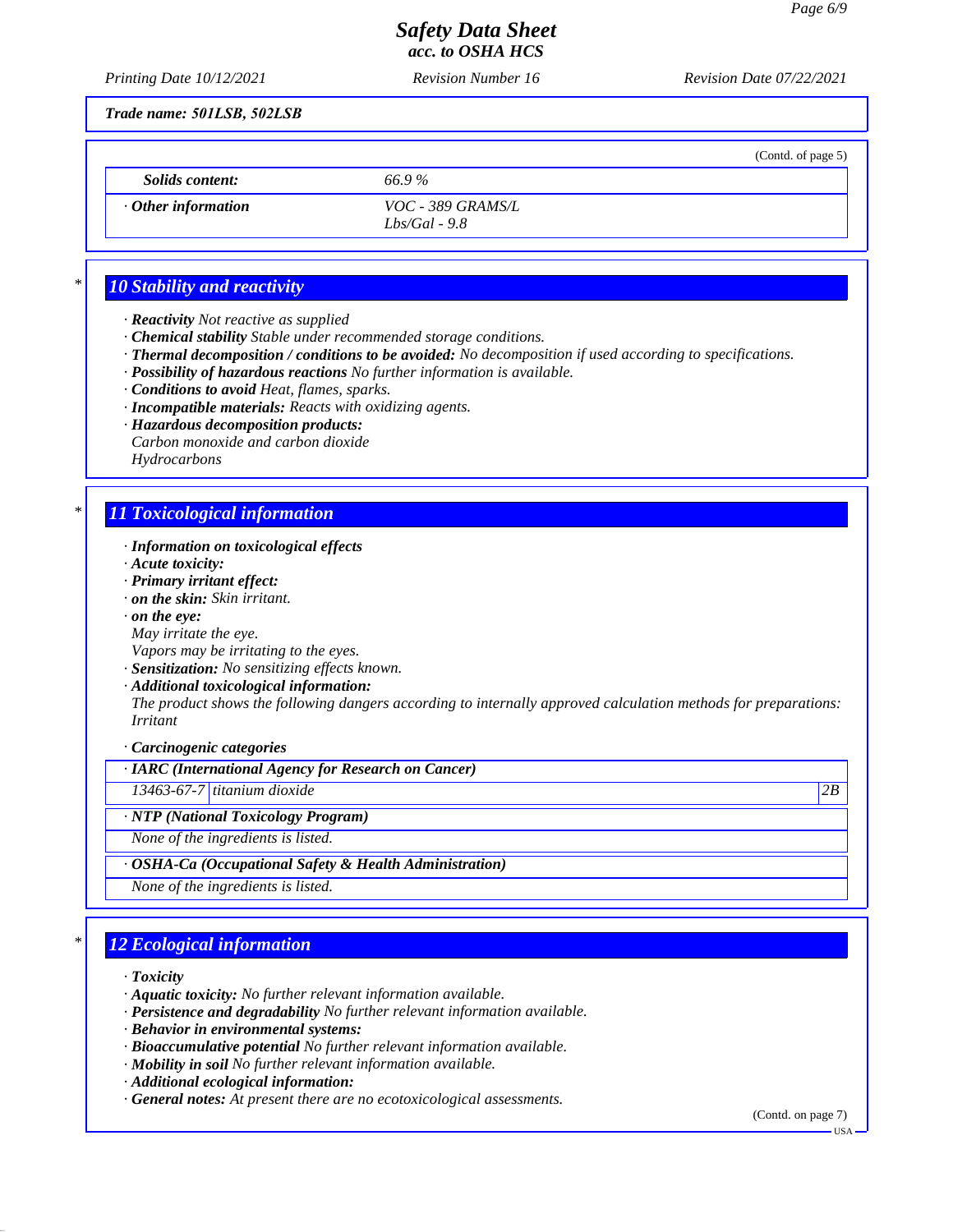(Contd. of page 6)

# *Safety Data Sheet acc. to OSHA HCS*

*Printing Date 10/12/2021 Revision Number 16 Revision Date 07/22/2021*

*Trade name: 501LSB, 502LSB*

*· Results of PBT and vPvB assessment*

*· PBT: Not applicable.*

*· vPvB: Not applicable.*

*· Other adverse effects No further relevant information available.*

# *\* 13 Disposal considerations*

- *· Waste treatment methods*
- *· Recommendation: Comply with current regulations.*
- *· Uncleaned packagings:*
- *· Recommendation: Comply with current regulations.*

| $\cdot$ UN-Number<br>· DOT, IMDG, IATA | <b>UN1133</b>                                                  |
|----------------------------------------|----------------------------------------------------------------|
| · UN proper shipping name              |                                                                |
| $\cdot$ DOT                            | Adhesives                                                      |
| $\cdot$ IMDG<br>·IATA                  | ADHESIVES (Naphtha), MARINE POLLUTANT<br><b>ADHESIVES</b>      |
| · Transport hazard class(es)           |                                                                |
| $\cdot$ DOT                            |                                                                |
|                                        |                                                                |
| · Class                                | 3 Flammable liquids                                            |
| $-Label$                               | 3<br>___________________________                               |
|                                        |                                                                |
| · Class                                | 3 Flammable liquids                                            |
| $-Label$                               | $\mathfrak{Z}$                                                 |
| $\cdot$ IATA                           |                                                                |
|                                        |                                                                |
| · Class                                | 3 Flammable liquids                                            |
| $\cdot$ Label                          | $\mathfrak{Z}$                                                 |
| · Packing group<br>· DOT, IMDG, IATA   | I                                                              |
| · Environmental hazards:               | Product contains environmentally hazardous substances: Naphtha |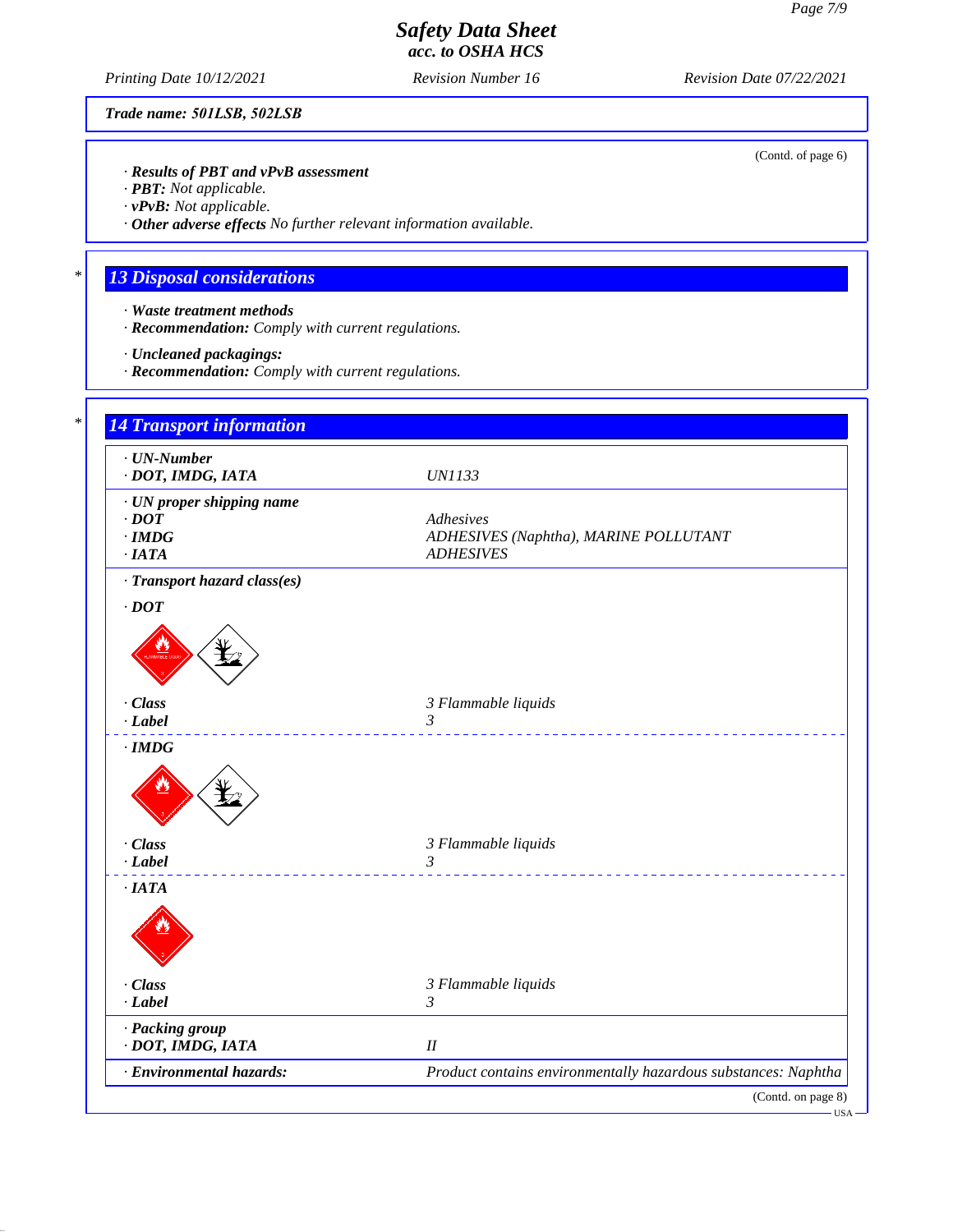*Printing Date 10/12/2021 Revision Number 16 Revision Date 07/22/2021*

*Trade name: 501LSB, 502LSB*

|                                                        | (Contd. of page 7)                                                                                                                                                                                                                                                                                                                                                                                                                                                                   |
|--------------------------------------------------------|--------------------------------------------------------------------------------------------------------------------------------------------------------------------------------------------------------------------------------------------------------------------------------------------------------------------------------------------------------------------------------------------------------------------------------------------------------------------------------------|
| $\cdot$ Marine pollutant:                              | Yes (DOT)                                                                                                                                                                                                                                                                                                                                                                                                                                                                            |
|                                                        | Symbol (fish and tree)                                                                                                                                                                                                                                                                                                                                                                                                                                                               |
| $\cdot$ Special marking (ADR):                         | Symbol (fish and tree)                                                                                                                                                                                                                                                                                                                                                                                                                                                               |
| Special precautions for user                           | Warning: Flammable liquids                                                                                                                                                                                                                                                                                                                                                                                                                                                           |
| $\cdot$ Hazard identification number (Kemler code): 33 |                                                                                                                                                                                                                                                                                                                                                                                                                                                                                      |
| · EMS Number:                                          | $F-E.S-D$                                                                                                                                                                                                                                                                                                                                                                                                                                                                            |
| · Stowage Category                                     | B                                                                                                                                                                                                                                                                                                                                                                                                                                                                                    |
| $\cdot$ Transport in bulk according to Annex II of     |                                                                                                                                                                                                                                                                                                                                                                                                                                                                                      |
| <b>MARPOL73/78 and the IBC Code</b>                    | Not applicable.                                                                                                                                                                                                                                                                                                                                                                                                                                                                      |
| $\cdot$ Transport/Additional information:              | Based on our review of the physical properties of this adhesive,<br>Dicor Products has determined that this material can be<br>reclassified as UN1133, Adhesives, 3, PGIII, when shipped in<br>containers of less than $30 L$ (7.9 US GAL). The applicable statutes<br>for this reclassification are 49 CFR $\S$ 173.121(b) for US ground<br>shipments, IATA DG code $\S$ 3.3.3.1 for international air<br>shipments, and IMDG code $\S$ 2.3.2.3 for international sea<br>shipments. |
| $\cdot$ DOT                                            |                                                                                                                                                                                                                                                                                                                                                                                                                                                                                      |
| · Remarks:                                             | Special marking with the symbol (fish and tree).                                                                                                                                                                                                                                                                                                                                                                                                                                     |

### *\* 15 Regulatory information*

*· Safety, health and environmental regulations/legislation specific for the substance or mixture · Sara*

*· Section 355 (extremely hazardous substances):*

*None of the ingredients is listed.*

*· Section 313 (Specific toxic chemical listings):*

*None of the ingredients is listed.*

### *· TSCA (Toxic Substances Control Act):*

*All components of this product are on the TSCA Inventory or are exempt from TSCA Inventory requirements.*

### *· Hazardous Air Pollutants*

*None of the ingredients is listed.*

### *· Proposition 65*

*Please contact Dicor Products for more information regarding Proposition 65 on this product: 574-264-2699.*

#### *· (DSL) Canada Dosmestic Substance List*

*All components of this product are on the DSL(Canada Domestic Substance list) or are exempt from DSL requirements.*

### *· Cancerogenity categories*

*· EPA (Environmental Protection Agency)*

*None of the ingredients is listed.*

*· TLV (Threshold Limit Value)*

*13463-67-7 titanium dioxide A4*

## *· MAK (German Maximum Workplace Concentration)*

*13463-67-7 titanium dioxide 3A*

(Contd. on page 9)